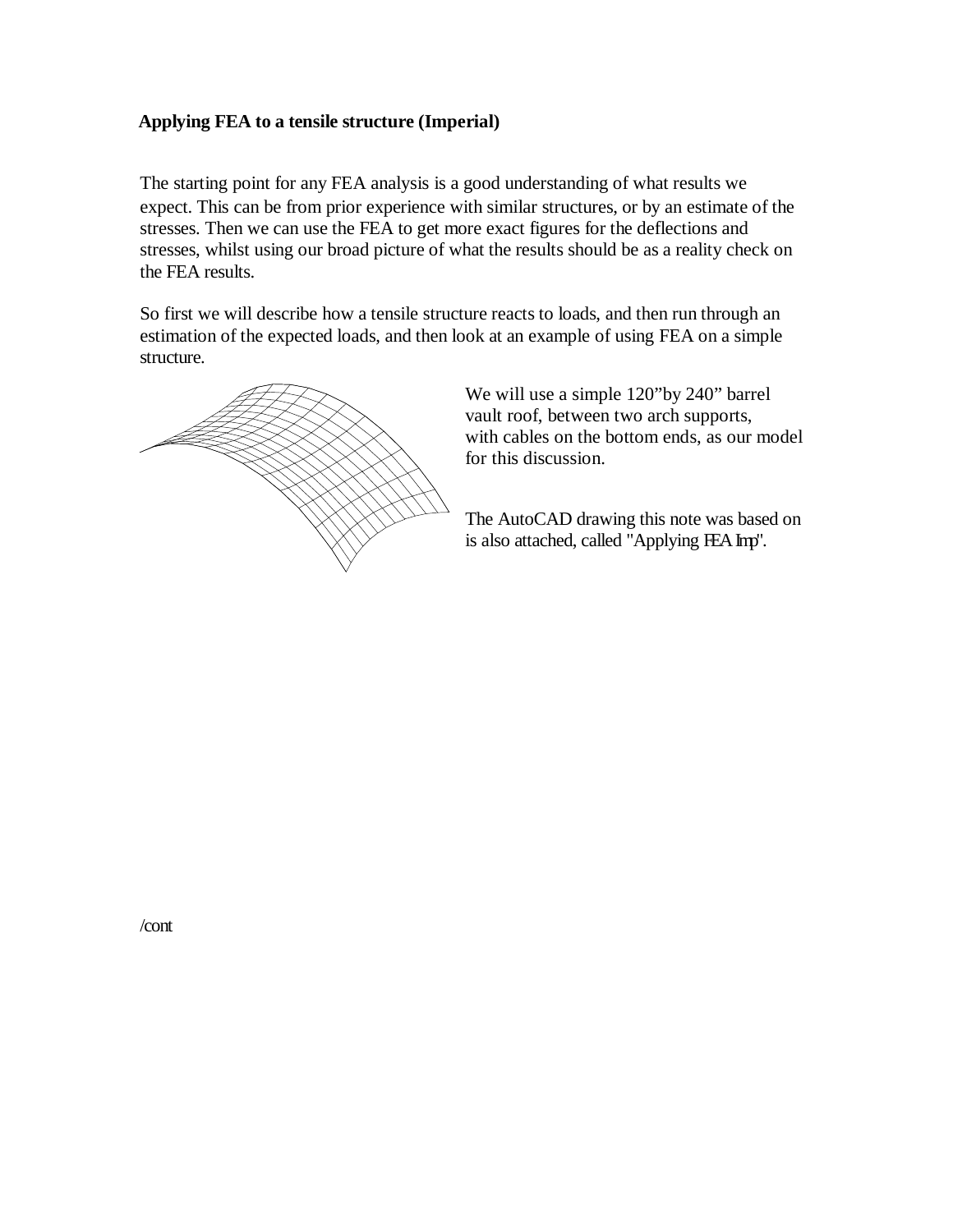#### **How we expect a tensile structure to react to loads**



A tensile structure's shape is maintained by the balance of two hoop stresses along the principle directions of curvature, shown in Blue and Green in the drawing.

These hoop stresses are the result of pre stressing the structure, using compensation, and of the structures shape, which determines the two hoop radii.

As loads are applied by wind suction, snow load, etc, they cause one of the hoop stresses to increase, and the other to decrease. (This change in stress will stretch or shrink the material, giving a different structural shape, but that's a further complication).

At some load value the structure will lose all hoop tension in one direction, and will then behave locally as an inflated structure. This

can be the point where large deflections start.

So the pre-stress value is the main value that determines how the structure reacts to loads.

A high pre-stress gives a stiff structure that will resist applied loads with low deflections, but will need a strong material and supporting structure.

A low pre-stress gives a structure that will deflect more with loads, but can be built with a weaker material and supporting structure.

As a tensile structure, an external load will increase the fabric stress in one direction, and reduce it in the other.

Above a critical load, part or all of the structure will lose pre-stress, and become an inflated structure, at least locally.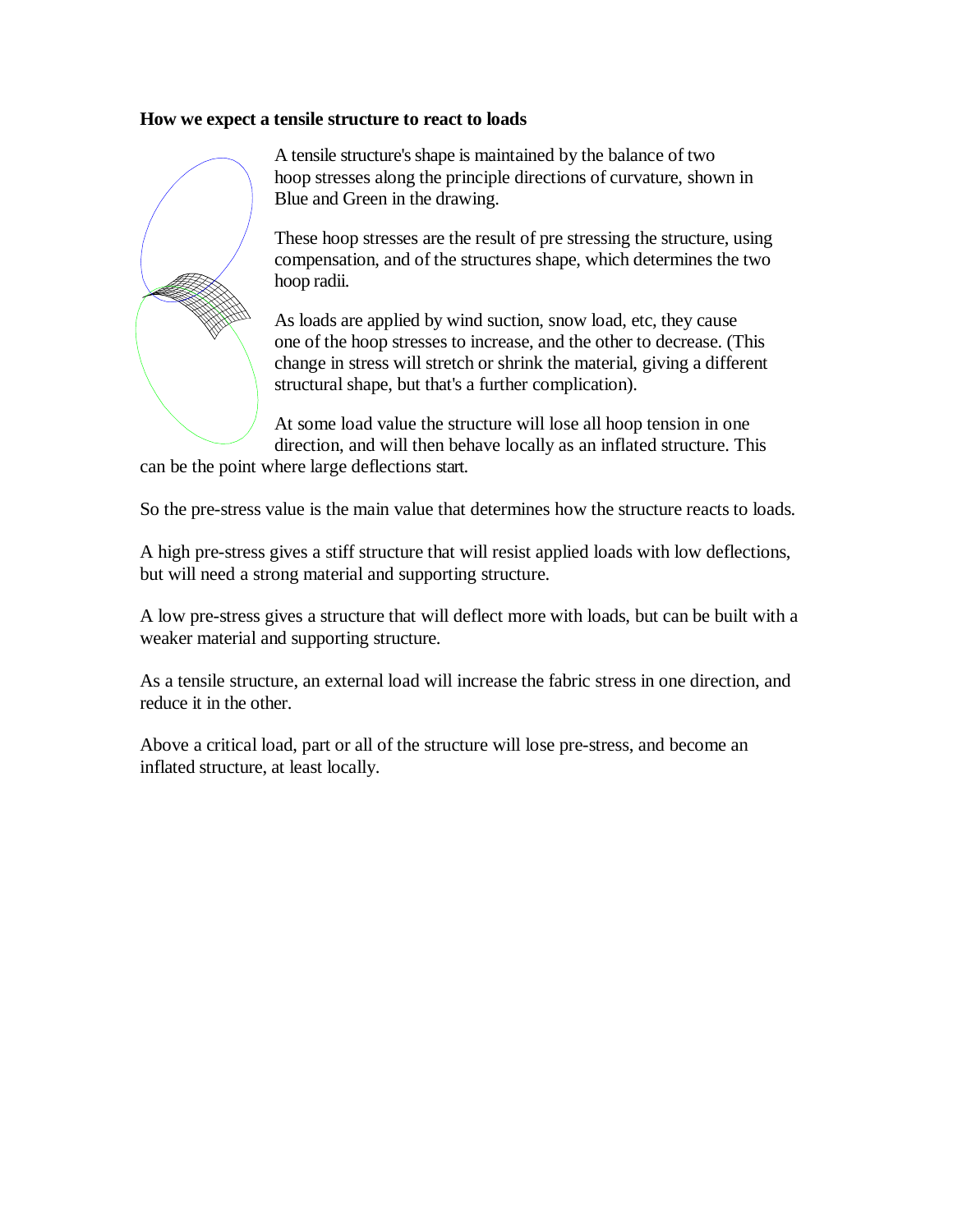### **Estimating Structural Stresses**

An estimate of the pre-stress needed to cope with an applied pressure, with the membrane just about to go slack in one direction, can be obtained from the cylinder stress equation:

Skin Stress = Hoop Radius \* Pressure.



So looking at the barrel vault shown,

applying a suction of 0.04 psi (equivalent to  $45$ mph wind at CP=1)

with a hoop radius of 203 inches in the hoop that will be withstanding suction,

giving a membrane stress of approximately 8 lbs/inch.

Since the membrane is slack in the other hoop direction, this is the membrane stress required to resist the suction load.

We can estimate the cable tension from the membrane stress with the equation:

Cable Tension = Skin Stress \* Catenary Radius



So with a membrane stress of 8 lbs/inch

and a Catenary radius of 124 inches.

we get a Cable tension of 992 lbs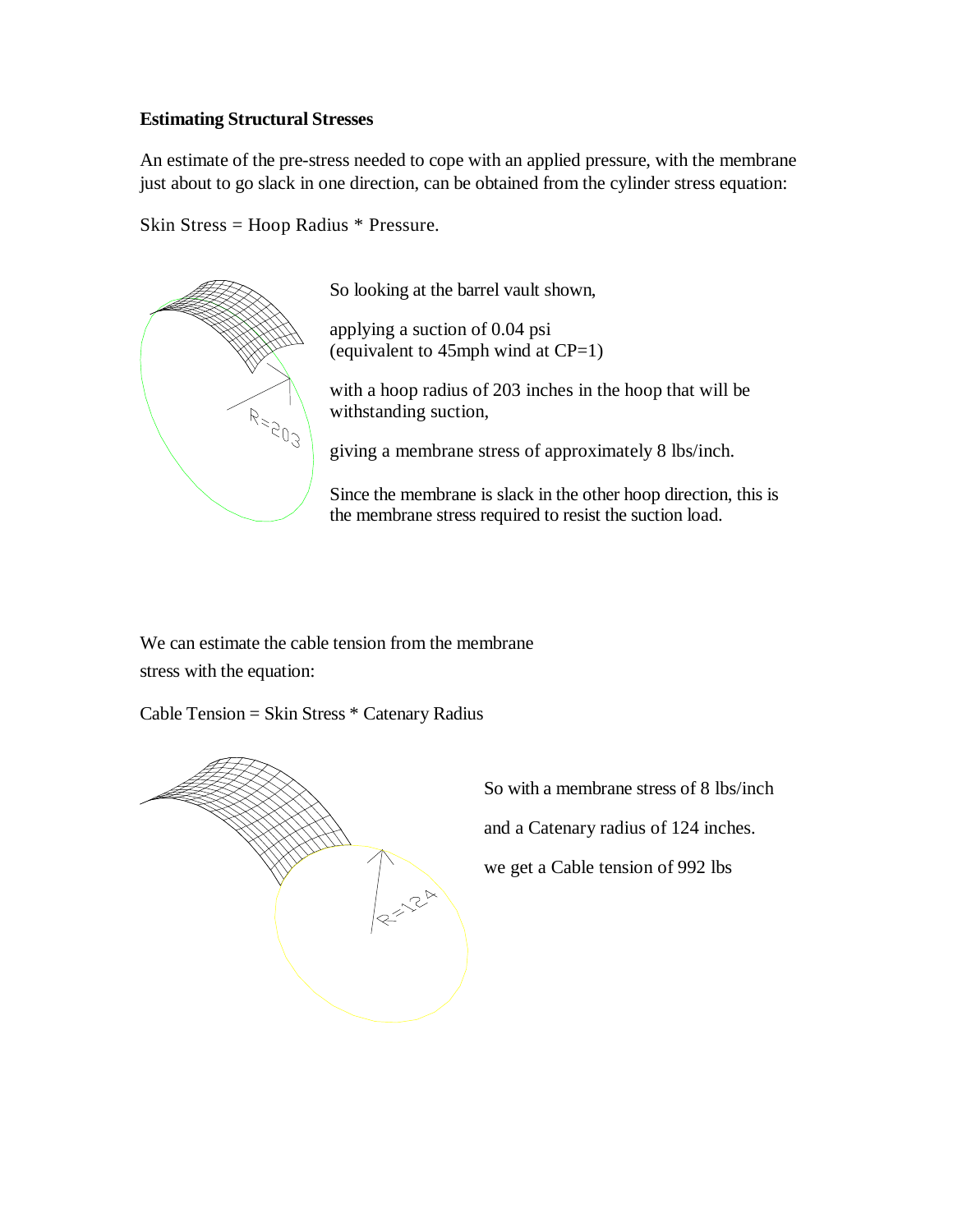The main structural reactions will be at the corners from the cable, plus a distributed load on the supporting frame from the membrane stress. These can easily be calculated.

Note: the mesh hoop radii, and the catenary radius, can be obtained from the drawing as shown, or MPanel will report them by using the Info button on the mesh and on a 3Dpoly representing the edge cable.

/cont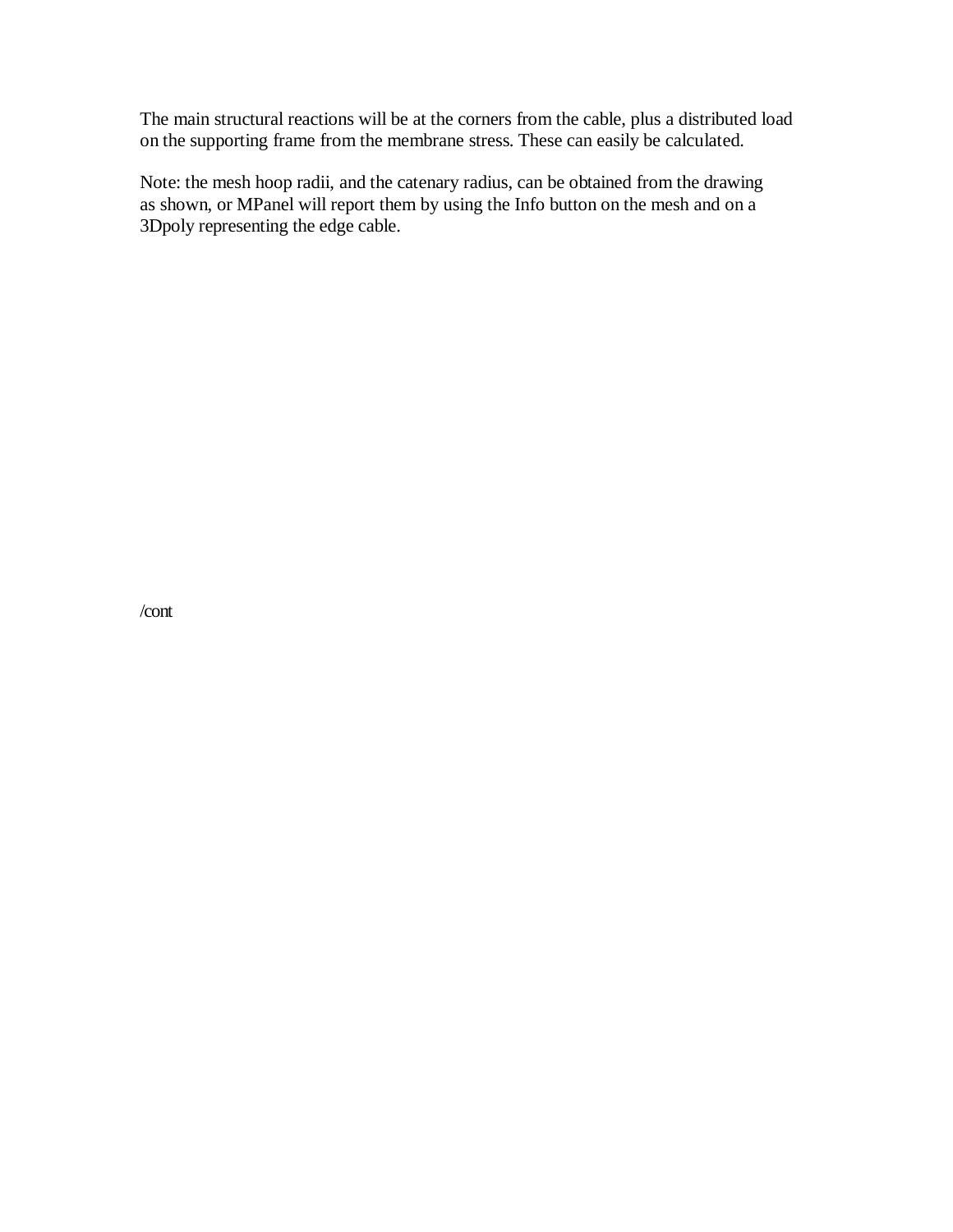### **Running an FEA Analysis.**

The FEA Interface program is organised as a series of Tabs. To run an analysis you go through the tabs in order

### **Model Name**

| MPanel FEA FeaEaxmpleImp.fem       |                                                                           | $ \Box$ $\times$ $\Box$ |
|------------------------------------|---------------------------------------------------------------------------|-------------------------|
| File<br>Materials<br>Table         | Help                                                                      |                         |
| Model<br>Build<br>Model<br>Name    | Material<br>Check<br>Draw<br>Solve<br>Loads<br>Results<br>Model<br>Props. | Lists<br>Raw Data       |
|                                    |                                                                           |                         |
| Directory:                         | C:\work\fea work                                                          |                         |
| FEA Model File: FeaE axmpleImp.fem |                                                                           |                         |
|                                    |                                                                           |                         |
| Units:                             | Lbs Inches                                                                |                         |
| Description:                       |                                                                           |                         |
|                                    |                                                                           |                         |
|                                    |                                                                           |                         |
|                                    |                                                                           |                         |
|                                    |                                                                           | Save Changes            |

First we open the FEA Interface, and choose a file name. This will set the filename for the model file and the output file.

Also we choose a units system. This will start us off with some sensible default values. Here we choose to work in Lbs and Inches.

It is important to note that the AutoCAD model must be drawn in the units that have been specified in the FEA. This model is a 120 inch by 240 inch model. If it was drawn in feet, as a 10ft by 20ft model, then the FEA would read it as a 10 inch by 20 inch model. You may have to scale your AutoCAD model to suit.

## **Build Model**



The model definition is the same as an MPanel model, and on models with some cable edges all fixed points must be specified with a 3D poly.

This is not a problem as we have the 3Dpolys defining the framework already in the drawing.

The FEA model will output the stress results in terms of a localX and localY direction. Usually we want the localX to align with the model warp, so we select this option.

Then we select the model in AutoCAD, and make the model.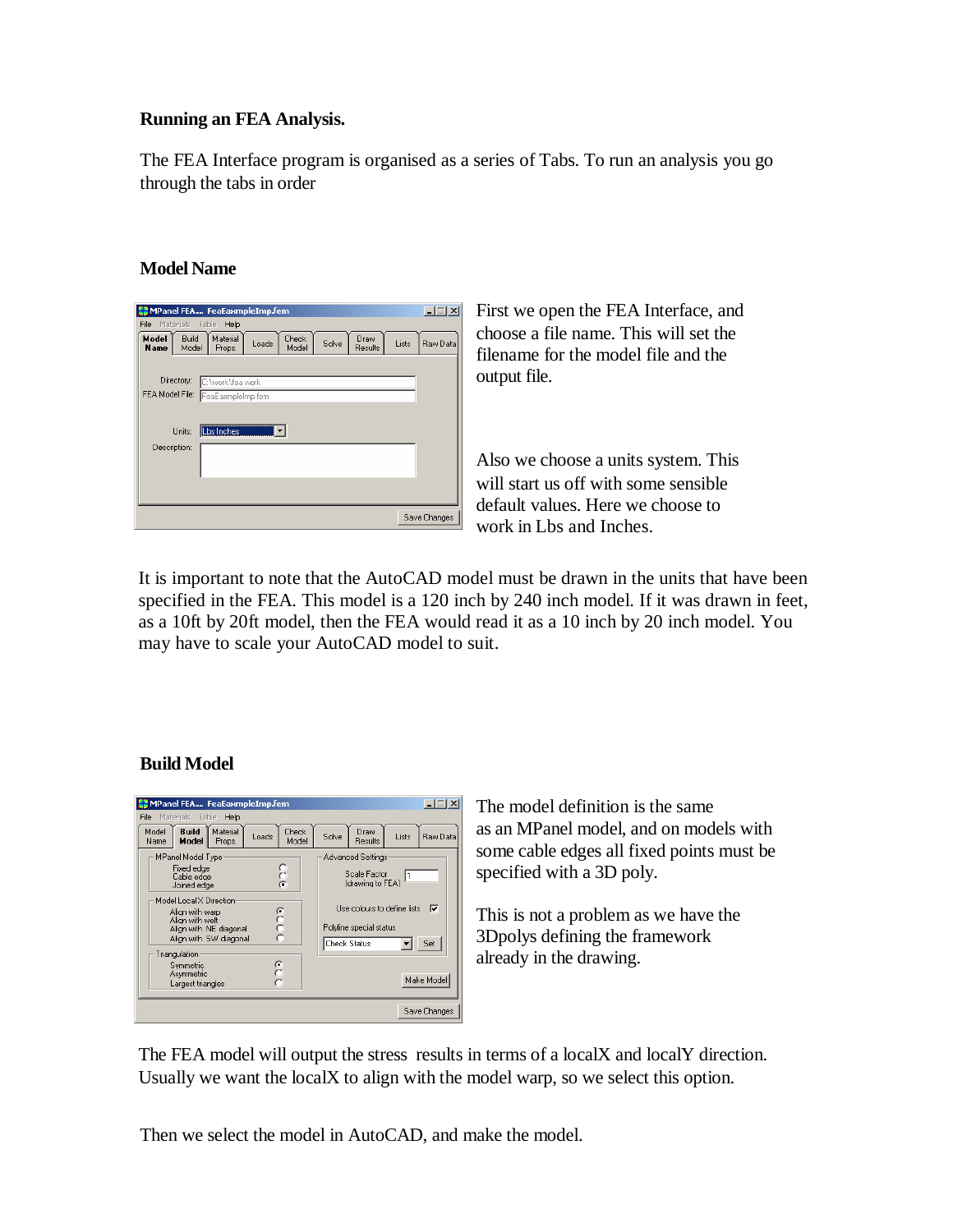

This window reports on the model build. The Bandwidth is an indication of how big the model looks to the FEA. Above a bandwidth of 150 the FEA solving becomes quite slow. But in this case it is just fine.

At this point the model file .fem is written to the disk.

# **Material Properties**



We start out with the default values that will be roughly correct for the unit system shown.

And then we alter the figures to suit our model case more exactly.

Ex and Ey are the stiffness values for the material, once it is pre stressed to the expected working stress. This value can be obtained from the fabric manufacturer, or from fabric tests, or from experience with similar materials.

Vxy is the Poisson ratio, which in a fabric is related to the crimp interchange. Values between 0 and 0.5 are suitable.

G is the shear stiffness value. On a loose weave fabric this may be close to zero, on a film it would be close to half the E value. This figure could be obtained from the manufacturer, or measured, but is often estimated as 10% of the E value.

| <b>Calculate Cable Ea</b> |  |  |  |  |  |
|---------------------------|--|--|--|--|--|
| Cable E (Lbs/in^2) 7E6    |  |  |  |  |  |
| Cable Diameter (In) 0.375 |  |  |  |  |  |
| Cable Ea (Lbs) 773100     |  |  |  |  |  |
| Cancel<br>ΠK              |  |  |  |  |  |

Ea is the cable effective E value. This is calculated from the cable area and the cable E, or it may be known from previous work. A calculator for Ea is provided, and is shown here with a 3/8 inch cable.

We change the Membrane pre-stress values to the 8 lbs/inch that we choose earlier.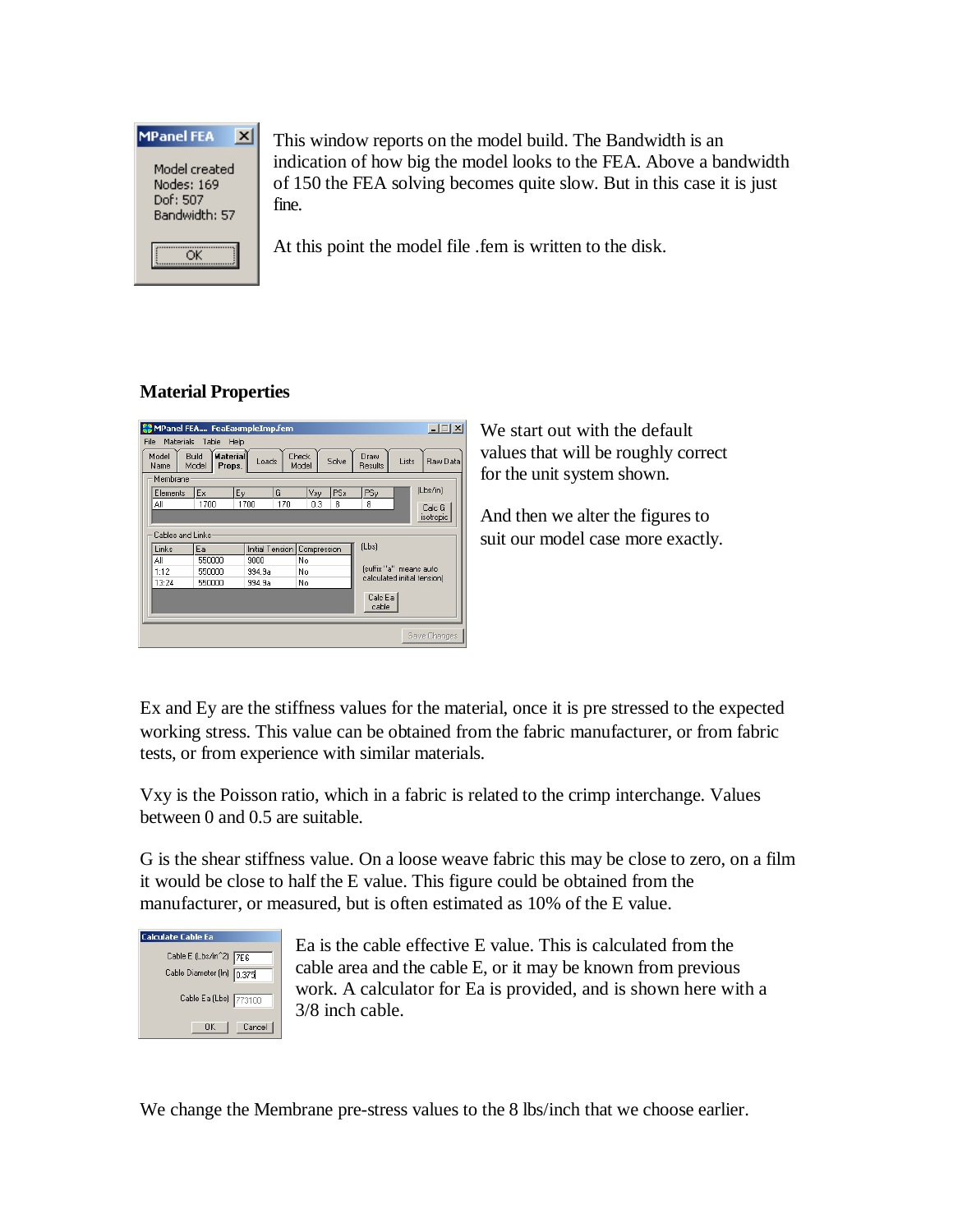We could also set the cable initial tension value to 992 lbs, the value that we estimated earlier. But for simple edge cables, the program will calculate this for us automatically, as shown by the "a" after the initial tension value.

And then we click on "Save Changes" to write the new values to the model file.

# **Check the Model**



For now we will skip the loads tab, and check the model we have so far.

We will now draw out the Membrane Model.

We can choose where to draw the model… for this case choose "Specify Point".

Click on Plot Data' and click in the AutoCAD drawing to define that point.



xൣಊpleImp.fem

We then draw in the cables and restraints, using 'Same Place' as plot position, and the localX direction, using' Offset Right' as the plot position, to make sure that we have the model that we were expecting.

Also we draw the Data Block that summarises the model name, properties and loads.

## **Solve for Pre-Stress Only**

| $ \Box$ $\times$<br>MPanel FEA FeaEaxmpleImp.fem                                                                                                                        |  |  |  |  |  |  |
|-------------------------------------------------------------------------------------------------------------------------------------------------------------------------|--|--|--|--|--|--|
| Table<br>File<br>Materials<br>Help<br>Material<br>Build<br>Model<br>Check<br>Draw<br>Solve<br>Loads<br>Lists<br>Raw Data<br>Results<br>Model<br>Model<br>Name<br>Props. |  |  |  |  |  |  |
| Normal settings                                                                                                                                                         |  |  |  |  |  |  |
| Solve for<br>Pre-Stress Only (LC0)                                                                                                                                      |  |  |  |  |  |  |
| Start from<br>Initial State                                                                                                                                             |  |  |  |  |  |  |
| Load Steps                                                                                                                                                              |  |  |  |  |  |  |
| Max Itterations<br>100<br>Solve tolerance                                                                                                                               |  |  |  |  |  |  |
| 1E-6<br>Run Solver                                                                                                                                                      |  |  |  |  |  |  |
|                                                                                                                                                                         |  |  |  |  |  |  |
| Save Changes                                                                                                                                                            |  |  |  |  |  |  |

First we solve for load case 0, just the prestress

This step is needed because the pre-stress values entered for the membrane and cable are "first try" values.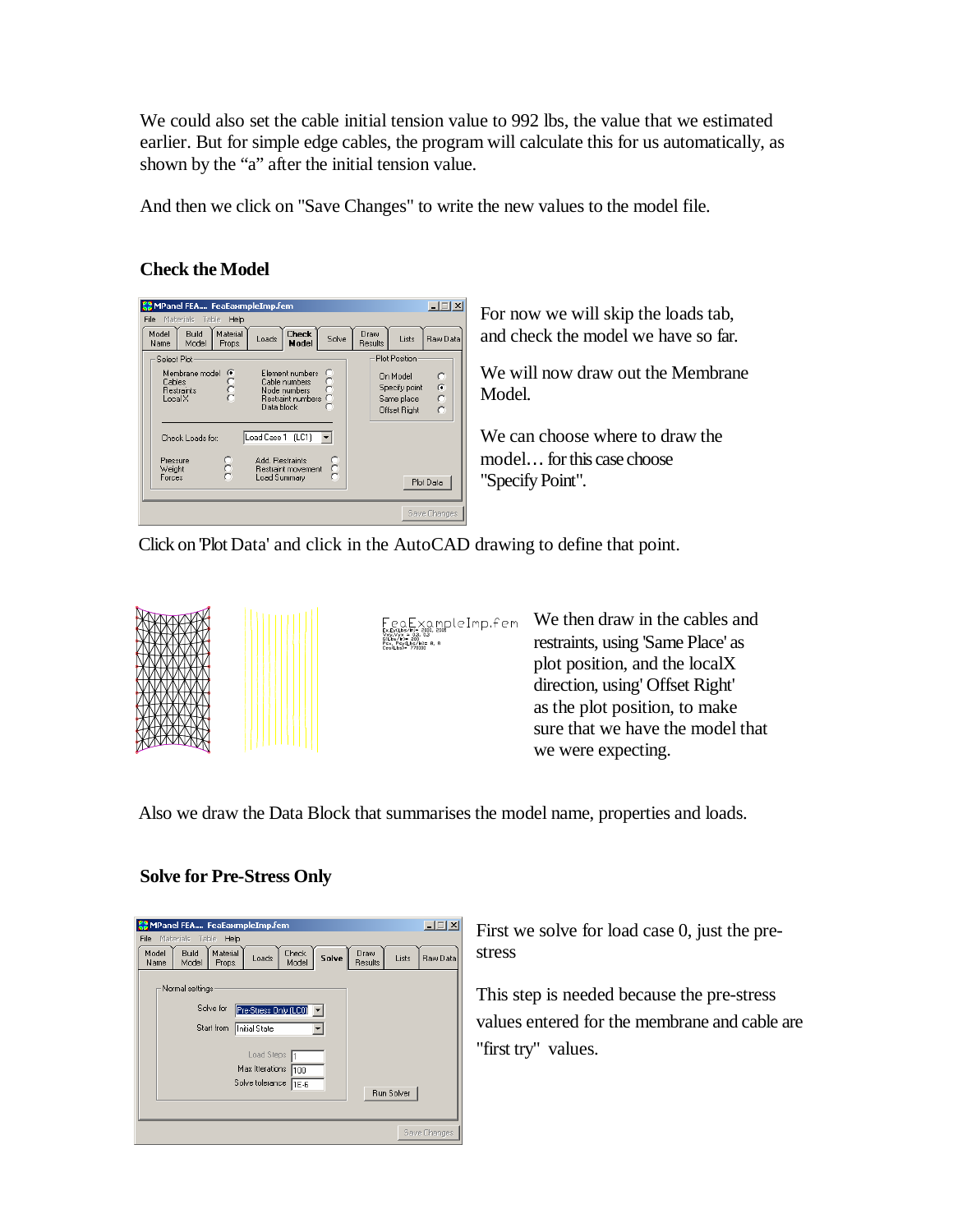In a simple structure like this they will be pretty close to the final values, but in more complicated structures the model will have to move to achieve a pre-stress balance.

So we make sure we are solving for load case 0. Then we run the solver.



This is the solver progress window.

The green line is the graph of the residual.

The residual is a measure of how far the model is out of force balance. Typically when this figure is less than 1E-3 the model is pretty well force balanced, and the results are valid.

We have specified 1E-6 to make sure of the result.

So now you click on Save Results, and an output file is written with the stress and displacement results.

## **Draw Results**



Sx values are all close to the initial pre-stress of 8 lbs

Sy varies more, with the lowest figures near the cable corners, a difficult area to model.

The Cable tension agrees well with the estimate of 992 lbs

The reactions all look correct, and in particular the total reaction is zero. The total reaction should equal the total external load, so its value gives a good check that the solution was valid.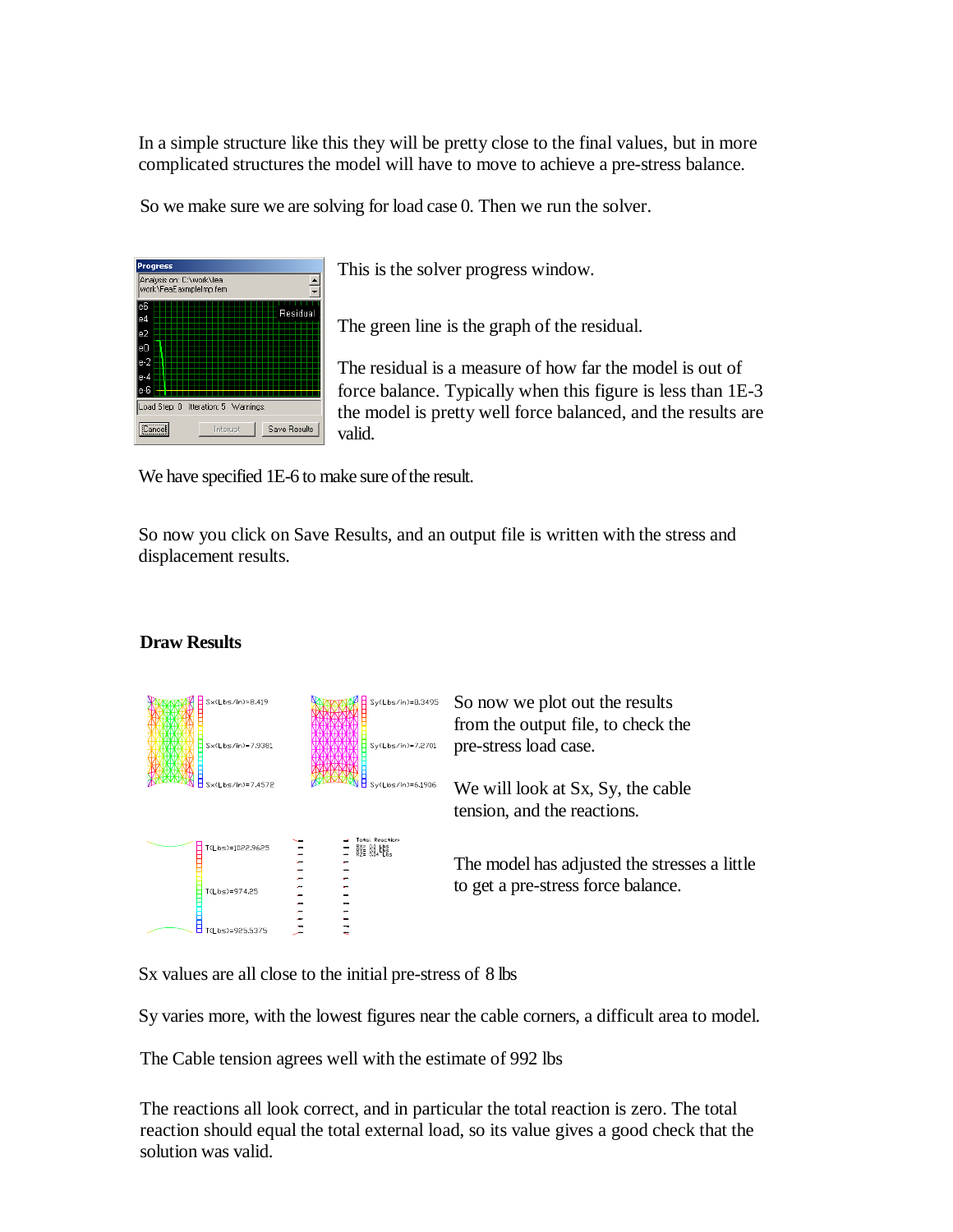#### **Loads**

Now we will look at some load cases. First we look at the suction load caused by a 45mph wind.

| <b>Calculate Pressure</b>   |
|-----------------------------|
| Windspeed 45<br>mph         |
| Cp <sub>1</sub>             |
|                             |
| Pressure (Lbs/in^2) 0.03535 |
| <b>OK</b><br>Cancel         |

The pressure calculator works out the pressure that 45 mph will apply, in the correct units, for a given coefficient of pressure. In this case it is 0.035 psi.

The coefficient of pressure to use may be specified in local building codes, or may be known from wind tunnel tests. A value of 1 is probably conservative.

|                                                                                                                              | <b>COMPanel FEA FeaEaxmpleImp.fem</b> |  |  |                        |  |          |                                 | $\Box$ $\Box$ $\times$ |              |
|------------------------------------------------------------------------------------------------------------------------------|---------------------------------------|--|--|------------------------|--|----------|---------------------------------|------------------------|--------------|
|                                                                                                                              | File<br>Materials<br>Table<br>Help    |  |  |                        |  |          |                                 |                        |              |
| Material<br>Build<br>Model<br><b>Check</b><br>Draw<br>Solve<br>Loads<br>Lists<br>Model<br>Model<br>Props.<br>Results<br>Name |                                       |  |  |                        |  | Raw Data |                                 |                        |              |
|                                                                                                                              | Element Loads                         |  |  |                        |  |          |                                 |                        |              |
|                                                                                                                              | Elements<br>Pressure                  |  |  | Weight<br>Proj. Weight |  |          | Units<br>(Lbs/in <sup>^2)</sup> |                        |              |
|                                                                                                                              | ΑI<br>0.03535                         |  |  | ۵                      |  | 0        |                                 |                        |              |
|                                                                                                                              | "Calc"<br>Pressure                    |  |  |                        |  |          |                                 |                        |              |
|                                                                                                                              |                                       |  |  |                        |  |          |                                 |                        |              |
|                                                                                                                              | Point Loads and Additional Restraints |  |  |                        |  |          |                                 |                        |              |
|                                                                                                                              | Points<br><b>Fx</b><br>Fz<br>Fy       |  |  | dx<br>dy               |  | dz       | Restraints                      |                        |              |
|                                                                                                                              | ΑI                                    |  |  |                        |  |          |                                 |                        |              |
|                                                                                                                              |                                       |  |  |                        |  |          |                                 |                        |              |
|                                                                                                                              |                                       |  |  |                        |  |          |                                 |                        |              |
|                                                                                                                              | LoadCase 1 (LC1<br>Specify loads for: |  |  |                        |  |          |                                 |                        |              |
|                                                                                                                              |                                       |  |  |                        |  |          |                                 |                        |              |
|                                                                                                                              |                                       |  |  |                        |  |          |                                 |                        | Save Changes |

The value is entered in the pressure column, and applied to All elements.

(You can also apply pressure to just part of the structure, but that's a more advanced analysis).

This is defining Load Case 1.

| $\Box$<br>MPanel FEA FeaEaxmpleImp.fem |                                                                          |                                      |  |  |  |  |
|----------------------------------------|--------------------------------------------------------------------------|--------------------------------------|--|--|--|--|
| File                                   | Materials<br>Table<br>Help                                               |                                      |  |  |  |  |
| Model<br>Name                          | Build<br>Material<br>Check<br>Solve<br>Loads<br>Model<br>Model<br>Props. | Draw<br>Lists<br>Raw Data<br>Results |  |  |  |  |
|                                        | Normal settings                                                          |                                      |  |  |  |  |
|                                        | Solve for<br>Load Case 1 (LC1)                                           |                                      |  |  |  |  |
|                                        | Start from<br>Initial State                                              |                                      |  |  |  |  |
|                                        | Load Steps<br>Max Itterations                                            |                                      |  |  |  |  |
|                                        | 100<br>Solve tolerance<br>11E-6                                          |                                      |  |  |  |  |
|                                        |                                                                          | <b>Run Solver</b>                    |  |  |  |  |
|                                        |                                                                          |                                      |  |  |  |  |
|                                        |                                                                          | Save Changes                         |  |  |  |  |

Then we solve in the same manner as before, except that now we solve for load case 1.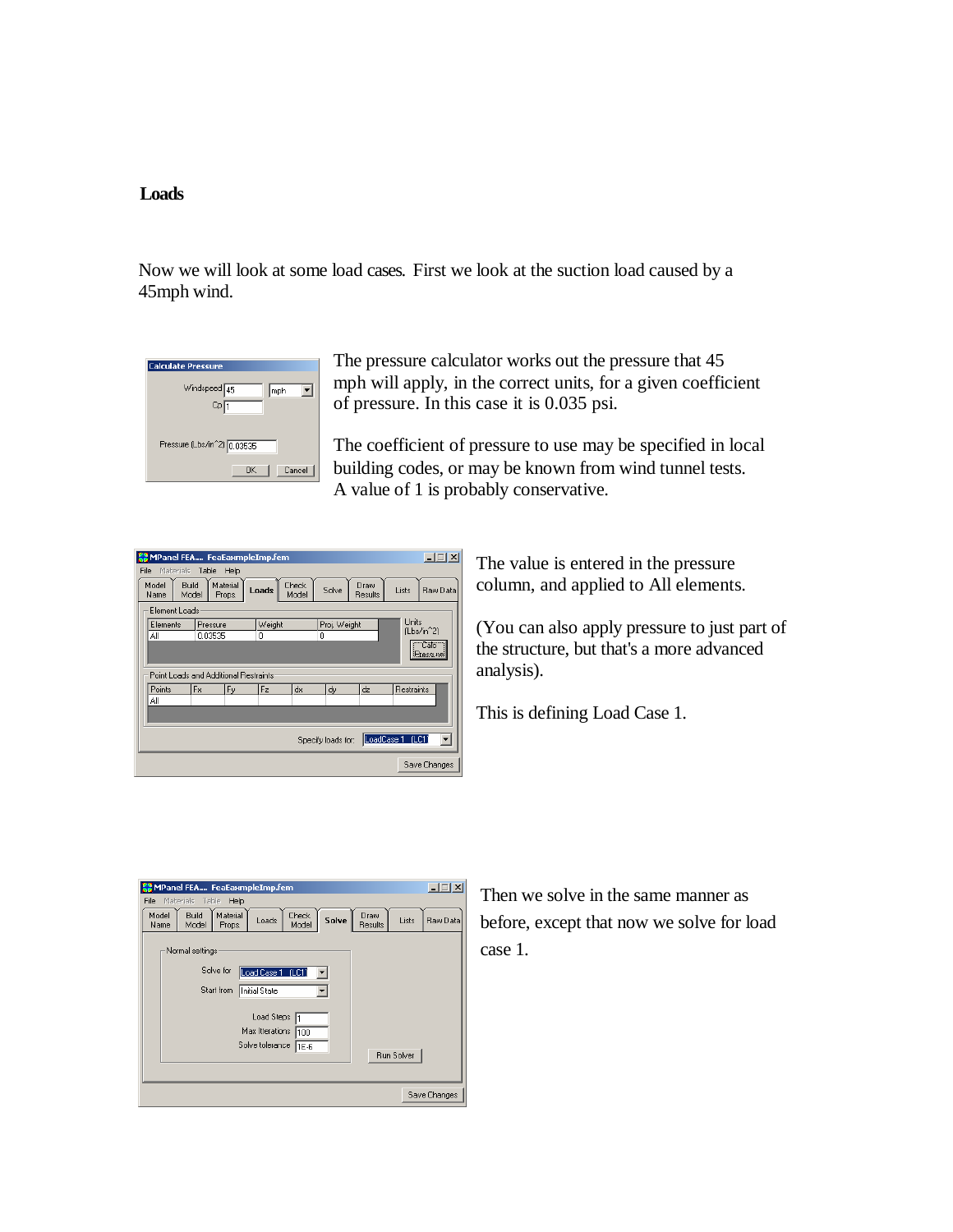Now we can look at the results for this load case.

| Sx(Lbs/in)=11.716<br>Sx(Lbs/in)=9.0901           | $Sy(Lbs/in)=9.1147$<br>Sv(Lbs/in)=5.9977 | The Sx has increased, and the Sy decreased, as<br>expected.                                                                                                    |
|--------------------------------------------------|------------------------------------------|----------------------------------------------------------------------------------------------------------------------------------------------------------------|
|                                                  | Sy(Lbs/in)=2.8807                        | The membrane is still in tension, but the Sy is<br>dropping down close to zero.                                                                                |
| T(Lbs)=1300.5<br>T(Lbs)=1235.45<br>T(Lbs)=1170.4 | <b>Reactions</b><br>膠= 路場……              | The cable tensions have increased, and the<br>reactions now show a resultant force in Z,<br>which will equal the projected area times the<br>applied pressure. |

There is zero X and Y reactions as the model is symmetrical.

## **Load Case 2**

Now let's change the pressure load to 0.074 psi, equivalent to 65 mph wind suction, save the changes, and run the solver as before. We called this load case 2.



Now the solution has some warnings.

The Blue graph line indicates large displacements, with some damping being applied.

The Z warning means zero stress in some elements.

In these situations the model takes more iterations to solve.

Usually allowing enough iterations will get a solution.

In some cases we need to split the load into several smaller load steps to get a solution.

And in some combinations of loads and properties, the model will not solve… the residual will not come down to our desired figure of 1E-6.

But in this case we have a valid solution as the residual has come down to 1E-6